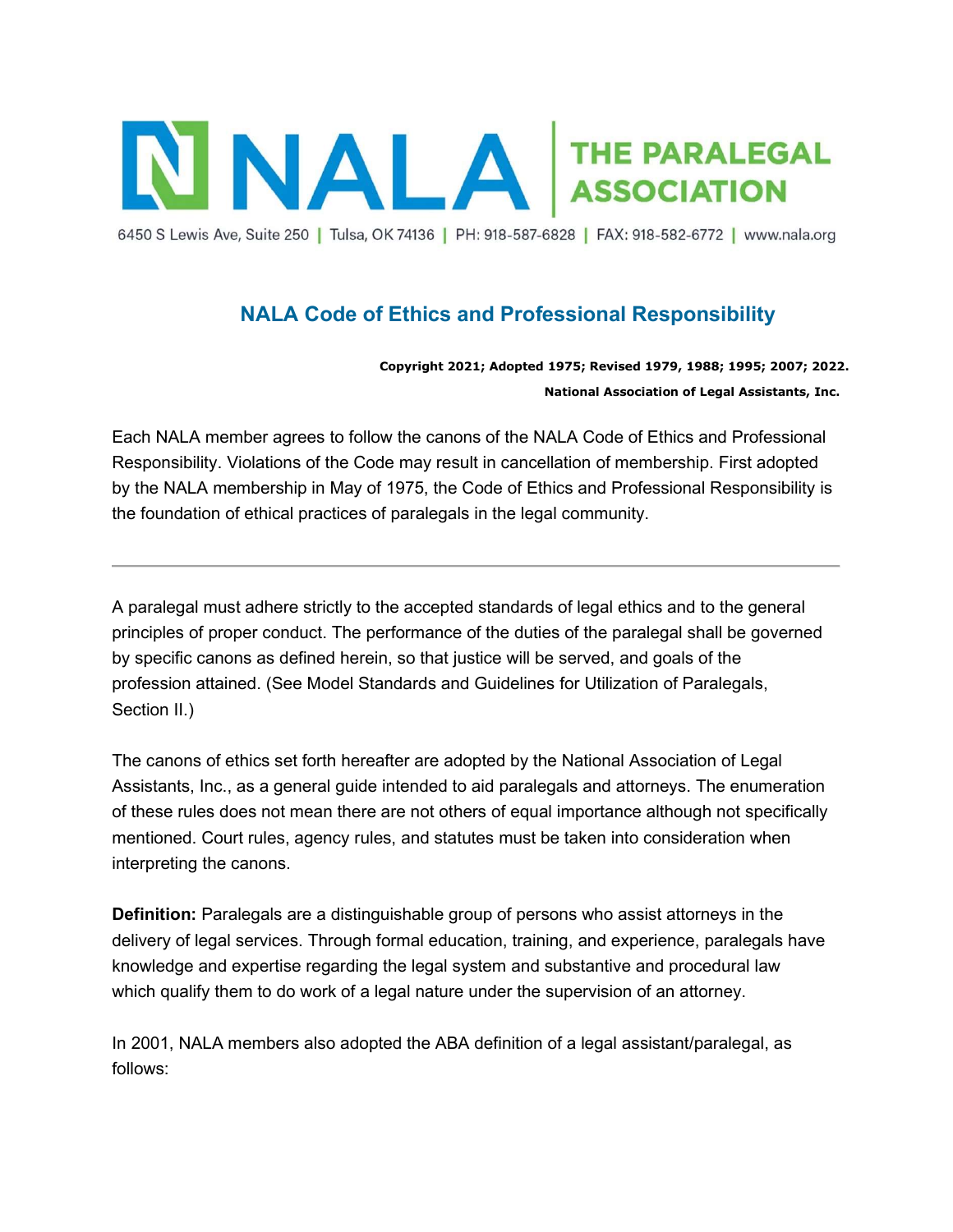"A legal assistant or paralegal is a person qualified by education, training or work experience who is employed or retained by a lawyer, law office, corporation, governmental agency, or other entity who performs specifically delegated substantive legal work for which a lawyer is responsible." (Adopted by the ABA in 1997)

The ABA adopted a revised definition in 2020, removing the term "legal assistant." NALA realizes that the terms legal assistant and paralegal are used in the United States. NALA recognizes and supports paralegals, regardless of title; however, as an organization, we primarily use the term paralegal.

## Canon 1.

A paralegal must not perform any of the duties that attorneys only may perform nor take any actions that attorneys may not take.

## Canon 2.

A paralegal may perform any task which is properly delegated and supervised by an attorney, as long as the attorney is ultimately responsible to the client, maintains a direct relationship with the client, and assumes professional responsibility for the work product.

## Canon 3.

A paralegal must not: (a) engage in, encourage, or contribute to any act which could constitute the unauthorized practice of law; (b) establish attorney-client relationships, set fees, give legal opinions or advice, or represent a client before a court or agency unless so authorized by that court or agency; and (c) engage in conduct or take any action which would assist or involve the attorney in a violation of professional ethics or give the appearance of professional impropriety.

#### Canon 4.

A paralegal must use discretion and professional judgment commensurate with knowledge and experience but must not render independent legal judgment in place of an attorney. The services of an attorney are essential to the public interest whenever such legal judgment is required.

#### Canon 5.

A paralegal must disclose status as a paralegal at the outset of any professional relationship with a client, attorney, a court or administrative agency or personnel thereof, or a member of the general public. A paralegal must act prudently in determining the extent to which a client may be assisted without the presence of an attorney.

#### Canon 6.

A paralegal must strive to maintain integrity and a high degree of competency through education and training with respect to professional responsibility, local rules and practice, and through continuing education in substantive areas of law to better assist the legal profession in fulfilling its duty to provide legal service.